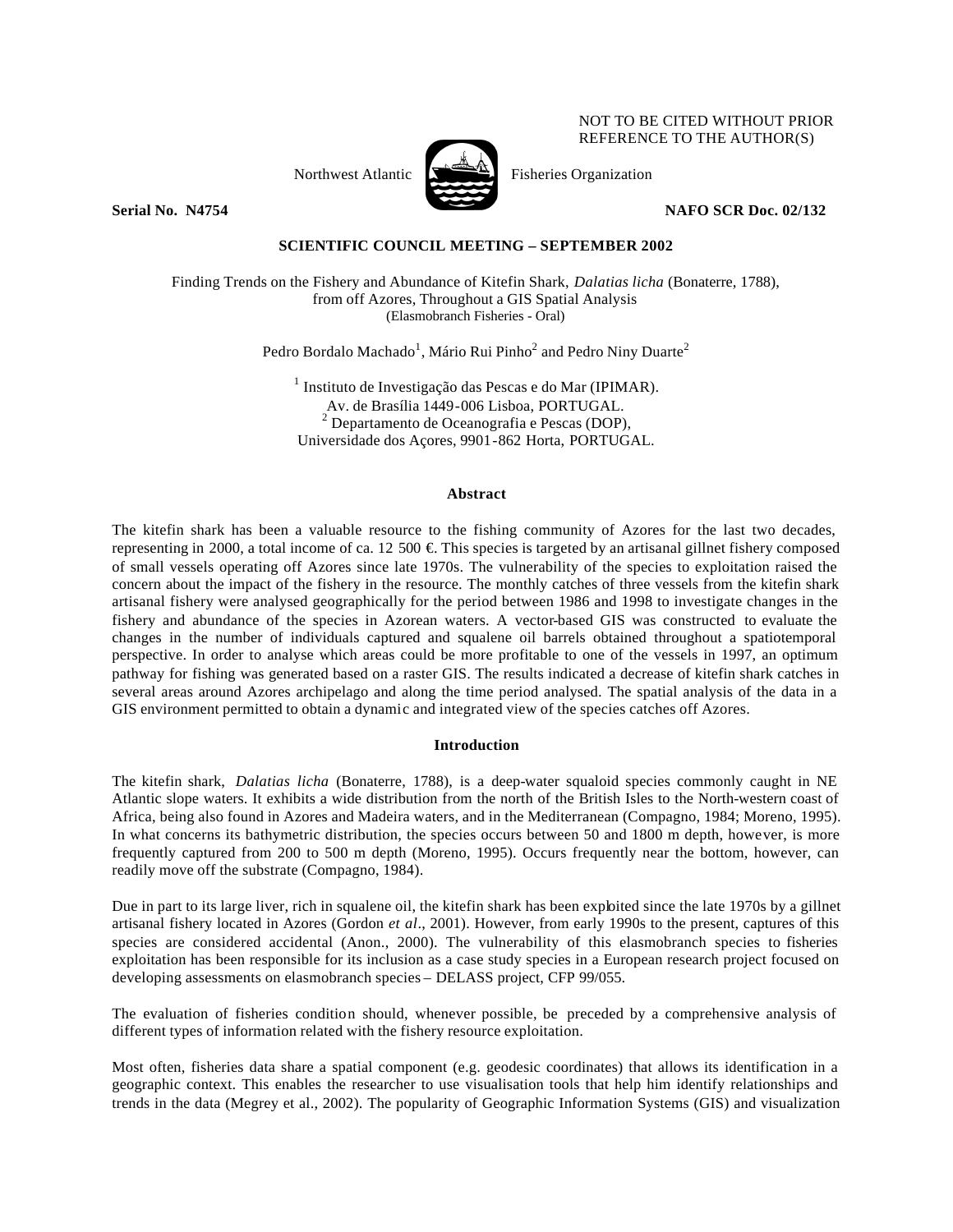systems among fisheries researchers is, in part, due to the refined capabilities they provide for displaying georeferenced data (Kemp and Meaden, 2002) and the possibility to provide the end-user with more and better information resulting from the synergy of different types of data (Wright, 1998). In this sense, several applications have already been used to get some insights and understanding of fisheries and related issues as they enable the scientist to easily create, observe, and interactively manipulate the data as well as the visual presentation of the data (Fortunati et al., 1998; Kemp and Meaden, 2002; Megrey et al., 2002).

The present paper investigates some catch data of the Azorean kitefin shark fishery throughout a spatiotemporal perspective using GIS visualisation and analytical tools. For this purpose, it was used information from three different vessels that are considered to be representative of the kitefin shark commercial fleet. The changes in the number of kitefin shark individuals caught and oil barrels obtained was analysed seasonaly in a geographic context. Based on the capture positions of one vessel, an optimum pathway for catching kitefin shark was also generated using cost and distance algorithms common in Raster GIS analytical operations.

### **Data**

Samples were obtained from three different fishing vessels (a, b and c) of the Azorean kitefin shark fishery with a total length of 25 m. The data comprised the geographic capture positions of kitefin shark specimens, the date of capture, the number of individuals caught by haul and also the number of squalene oil barrels obtained with 20 l capacity by haul (only for vessel c). The information from vessel relates to the period 1986-1987, vessel b to the period 1988-1989 and vessel c to the period 1992-1998.

### **Methods**

A vector-based GIS was developed aiming to visualise changes in kitefin shark catches along the time period considered.

After a quick and preliminary observation of the data, it was verified that the capture positions were very scattered around Azores islands. Due to this fact, it was decided to aggregate these points in larger fishing areas to make visualisation and analysis processes easier (Fig. 1). Analytical visualization depends not only on the data available but also on derived data sets generated by applying aggregation and algorithmic functions to the base data (Kemp and Meaden, 2002). So, the GIS database included, besides the capture data, the identification of the fishing area (Fig. 2).

Based on the referred GIS, three different types of thematic layers were generated: 1) Average, maximum and minimum annual values of the number of kitefin shark specimens caught by haul; 2) Difference between average annual values of the number of kitefin shark individuals caught and 3) Maximum annual values of oil barrels obtained and number of kitefin shark specimens caught (only for vessel c). The generation of each theme layer was held by conducting queries to the database with SQL (Structured Query Language) commands. Vector-based GIS operations were conducted in MapInfo 5.5 software.

When analysing the annual trends of fisheries data, it is sometimes interesting to verify how the fleet responds to the spatiotemporal changes of the resource(s) catches along the years. Using the data of vessel c from 1992 to 1996, an optimum pathway for catching kitefin shark specimens in the study area was generated and compared with the capture positions of the vessel in 1997. It was considered that the pathway would cover grounds with lower depths  $\leq 600$  m depth) for fishing and some of the geographic positions with highest capture values. For this purpose it was developed a raster GIS that accounted for bathymetry data, capture data (no. of specimens and oil barrels) and coastlines.

The generation of the optimum pathway was the result of the following steps:

a) Weighting of the variables of interest. This is conducted by considering which ones offer more or less *friction* to the fishing activity. This means, for instance, that the points within coastlines will have the maximum value or score since vessels do not operate on land! Land points received a value of 9999; bathymetry, no. of specimens and oil barrels values remained unchanged.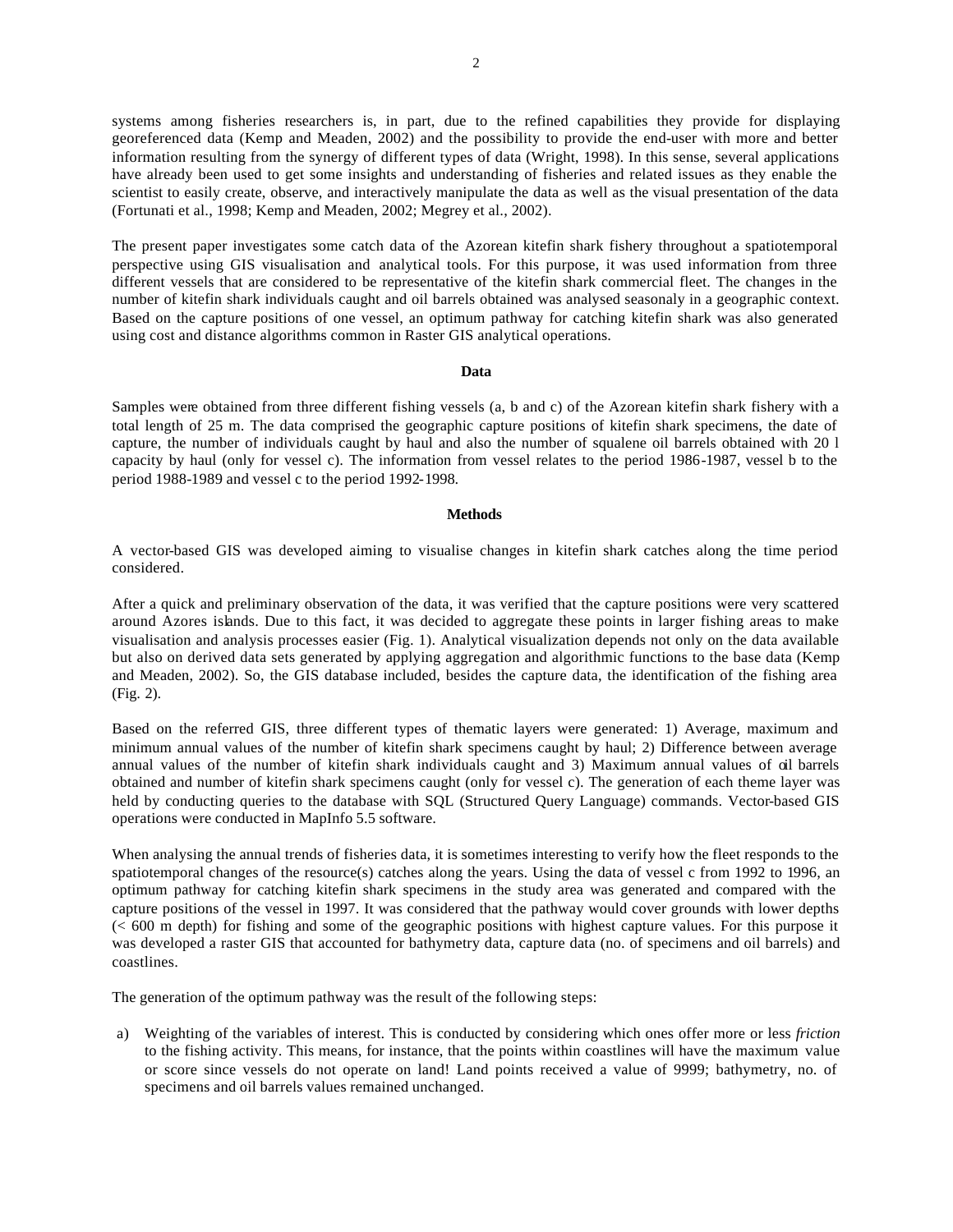- b) Generation of a friction image. By using a raster overlay operation land values were added to bathymetric values. Using this new raster layer, another overlay operation was conducted where the no. of specimens and oil barrels + 100 were subtracted to the land +bathymetry values.
- c) Definition of the source object(s). In this step, a layer containing one or two geographic position(s) where the no. of specimens + no. of oil barrels were higher, was constructed.
- d) Generation of a cost distance surface. This type of surface incorporates, not only distance measurements, but also the frictional effects encountered when traversing the study area. Given input images of a set of features from which cost distances should be calculated (in this case the source objects image) and the frictions that should influence movement, a cost raster algorithm produces a surface that expresses costs of movement in terms of distance equivalents (Eastman, 1995). An isotropic cost function was applied to the source image of point c) using the friction surface obtained in point b).
- e) Definition of a target image. Assuming that vessel c has its departure for fishing at the port of "Ponta Delgada", located at the southern part of the Island of São Miguel (Fig. 1), a target image was generated with only the identification of the geographic position of this fishing port.
- f) Generation of a least cost pathway. A distance algorithm is used to find the shortest path between target specified points of capture and the source destination specified as the lowest point on a cost surface. The distance algorithm works by choosing the least cost alternative each time it moves from on pixel to the next.

All raster operations described above where performed in IDRISI 3.2 software. Further details on raster operation algorithms as well as distance and cost operators are described in Eastman (1989).

For the construction of a bathymetric reference layer on each of the GIS developed it was used data from GEBCO (General Bathymetric Charts of the Oceans) Digital Atlas CD-ROM (1997 Edition) published by the British Oceanographic Data Centre (BODC). In the vector based GIS these data was simply used for visualisation purposes, so a bathymetric layer was generated by a Inverse Distance Weighting (IDW) interpolation in MapInfo 5.5 software, where a distance weighted average of data points is applied to calculate grid cell values. Since bathymetry was an important part of raster operations, it was decided to construct a Thiessen or Voronoi polygons layer using IDRISI 3.2 software. This is generally used when the data available comprise a set of irregularly distributed points. The polygons are constructed by connecting a series of point locations with line segments, erecting perpendiculars to those line segments at their midpoints, and then extending those perpendiculars until they intersect. Finally, the original connecting line segments are dissolved leaving irregularly -shaped polygons containing the original points (Drysdale, 1993).

## **Results**

The number of kitefin shark individuals caught by haul varied between years (Table 1). From 1986 to 1998 these values have decreased, as well as their variability. The year of 1987 has registered the highest values on the number of specimens caught (ca. 1700 by haul). In what concerns the captures by vessel, vessel a presented the highest values on the number of individuals caught while vessel c, which data is available for a larger time period, has registered the lowest values (Fig. 3).

The total number of specimens caught by month varied with the fishing area (Fig. 4). Fishing areas 1, 2 and 6 registered small values (<1000) and fishing area 3 presented the highest value  $\approx$  10200). Areas 4 and 5 were the only ones with capture records during all the year. Late spring and summer months accounted for the higher values of the total number of specimens caught. In fact, these months registered captures in the majority of the years analysed (Table 2).

The annual average number of oil barrels by vessel c varied between 5 in 1992 and 9 in 1995 (Table 3). The highest variance of values was observed in 1994 and 1997.

# Cartographic visualisation of fishing captures

The analysis of type 1 thematic layers revealed a decrease on the average number of individuals caught from 1986 to 1998, in each of the fishing areas (Fig. 5 a, b). Captures were more frequent in fishing areas 4 and 5. The last area registered captures of kitefin shark in all the years analysed, while area 1 only presented for 1993. The most profitable area, in terms of the number of individuals captured, was area 3 presenting average values of more than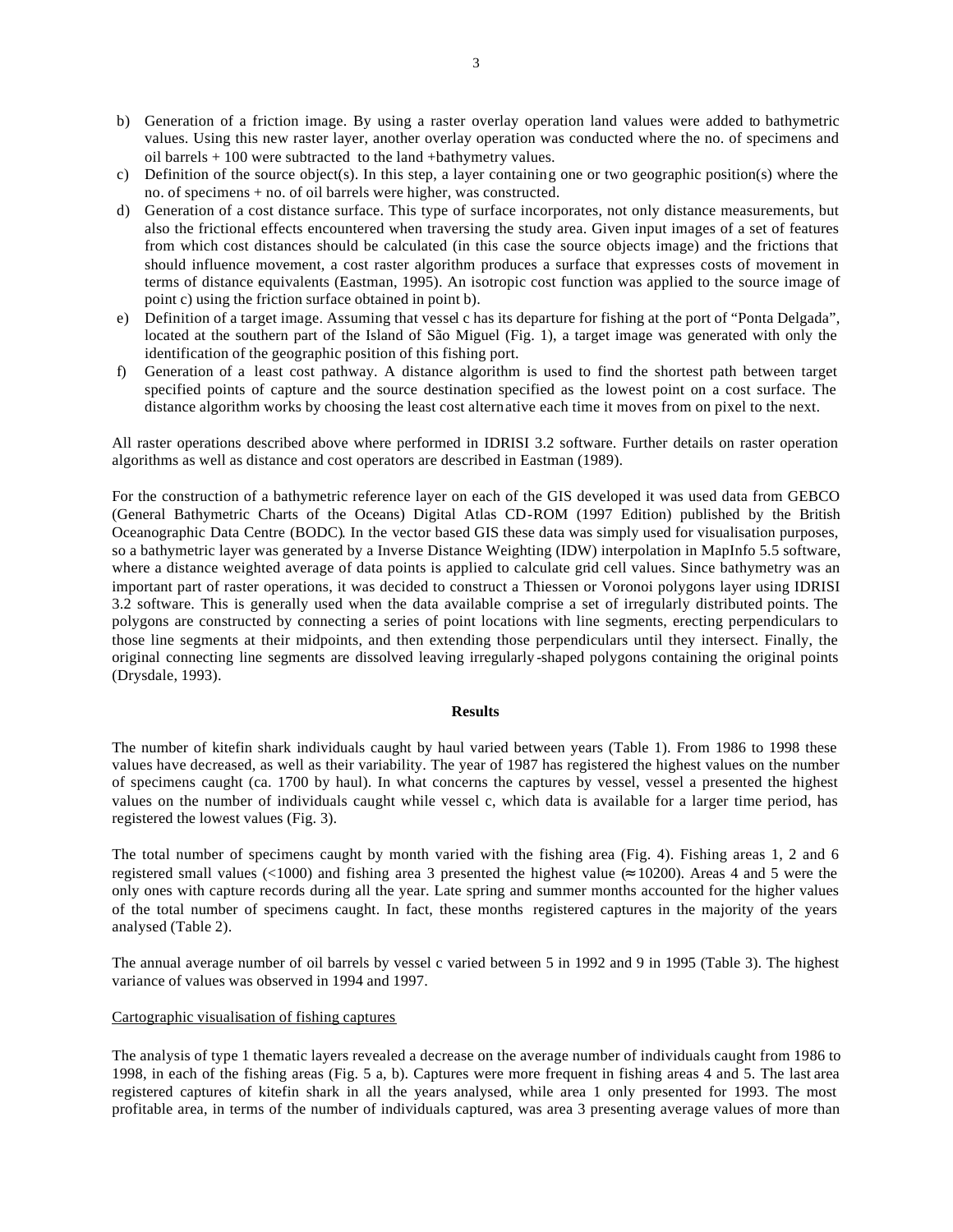500 specimens by haul. Areas 4 and 5 also registered high capture values, however, and similarly to the other areas exhibited wide range between maximum and minimum values.

In what concerns the bathymetric distribution of the catches in the study area, the majority of the capture positions were located in areas with depths between 200 m and 1000 m. Actually, the catches seem to be associated with seamounts in all the fishing areas analysed.

Three difference theme layers of the annual average number of individuals caught were constructed: 1988-1987, 1992-1989 and 1997-1992 (Fig. 6). From the analysis of the first two, is evident that the catches by vessel experienced a rapid decrease in a short time period (5 years). Despite the catches of vessel c were very low in 1992 in comparison with the ones from vessel a, in 1997 there was a slight increase of the catches in fishing areas 5 and 7.

Another example that can be explored with the vector based GIS is the cartographic visualisation of the maximum annual number of oil barrels by haul and by fishing area. Figure 7 shows the variation of these values from 1992 to 1998 as well as the maximum number of individuals caught. As expected, a large maximum value was also associated with a large maximum number of individuals. Fishing area 3 yielded the most advantageous captures in terms of oil barrels. There is no apparent trend in the variation of the maximum number of oil barrels with the exception of area 4 where the maximum of oil barrels increased from 1992 to 1997.

These thematic maps can be useful to get a first insight to where and when the kitefin shark fishery was more profitable around Azores archipelago. Moreover, the underlying data values represented by different colours and symbols can be easily accessed and retrieved in order to conduct more refined analysis and to be updated whenever necessary.

### Determination of the least-cost pathway for fishing

The combination of the several variables in analysis within the raster GIS (bathymetry, coastlines, no. of individuals and oil barrels) produced a friction image with the higher values corresponding to land territory (Fig. 8). The deeper sea grounds were also associated with large friction values, namely areas with more than 3 000 m depth.

For the construction of the cost surface it was chosen as source object the geographic position of fishing area 4 that registered the highest number of specimens plus number of oil barrels obtained during the period 1992-1996. This choice was based on the fact that there were more capture positions within that area with maximum values of the number of specimens and barrels close to the highest values registered in fishing area 3 (number of specimens=357; number of oil barrels=34). The cost surface generated exhibited, as expected, the least costs to movement around fishing area 4 (Fig. 9). Land pixels were associated with the highest costs to movement.

The optimum pathway for vessel c catching kitefin shark in 1997 with departure from the port of "Ponta Delgada" extends along the eastern group of Azores islands to the central group representing a distance of nearly 570 km (Fig. 10). The pathway covered several capture positions and lower depth grounds (< 600 m). Fishing area 3 was not covered by the pathway, nevertheless, it was interesting to notice that 1997 capture values registered in areas 4 and 5 were approximate (Table 4), having higher maximum values either for the number of specimens and number of oil barrels.

### **Discussion**

The kitefin shark catches from Azorean gillnet fishing vessels decreased during the time period analysed (1986 to 1998). The data available was far from being complete with very short time series for two of the vessels analysed. Adding to this, no fishing effort data was analysed, besides the months by year where kitefin shark catches occurred. Despite the deficiencies encountered, the data suggests a reduction on the kitefin shark abundance around Azores from 1986 to 1999.

Late spring and summer months yield higher catches for kitefin shark. The results also suggest that the species is more abundant in fishing areas 3, 4 and 5.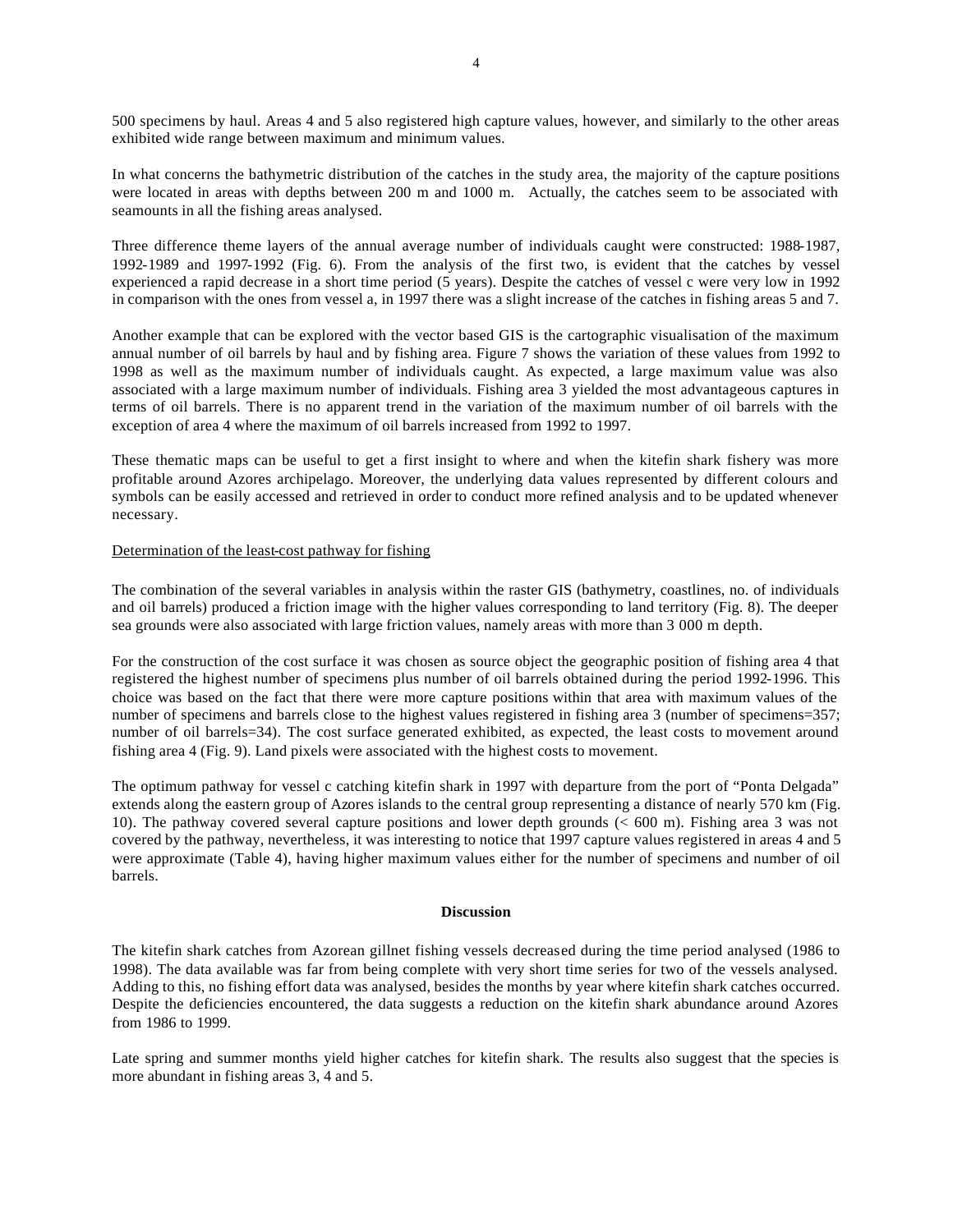The squalene oil retained by vessel c constitutes a valuable sub-product from the catches and might be a reason for conducting its activity far away from the coastline in fishing area 3.

The visualisation of data on a GIS environment allowed the extraction of spatial and temporal patterns from the underlying data. The data analysed has been structured and linked by a relational database, allowing the user to establish relationships between the different types of data and easily perform updates to the maps constructed. For instance, the operation of generating a thematic layer of type 1 with data from 2001 could comprehend little more than an import of a data spreadsheet to the GIS software. Maps constitute the main tool for presentation of the information showing distribution of attribute values, for finding spatial clusters and for detecting anomalies and outliers (Kemp and Meaden, 2002). The way the attribute variable is classified also enables the user to visualize the data more flexibly. Classification processes can summarize a variable, and different groupings may expose different spatial patterns. In the present work, several data aggregations and selections (average, maximum, etc.) were attempted in order to identify differences of kitefin shark catches on both spatial and temporal scales. However, other approaches could be attempted. In fact, the limit of the type of data aggregation methods relies only with the software used.

The raster GIS developed allowed the generation of a least cost pathway for catching kitefin shark individuals in 1997. This pathway reflected the weights defined in the friction surface as it covered areas with depths below 600 m, where the species could be more frequently found (Moreno, 1995), and also geographic positions, which yielded high catch values in fishing area 5. The cost algorithm used considered that friction to movement is independent of the direction used. However, this is not always the case, there could exist prevailing directions to movement (e.g. strategic stops in other islands for fuel refill) that influence the fishing trip of the vessel. In this sense, a future work on this subject should investigate and consider other variables influencing fishing activity as well as directions of preferential movement. If this is the case, an anisotropical cost function should be used instead (Eastman, 1989).

It is worth to emphasise the usefulness of a dynamic visualisation has the one performed with the vector GIS, as it allows scientists to easily produce periodic maps that help to carry out integrated analysis of different variables and supply interested end-users with comprehensible and summarised information.

Least cost pathways analysis could be an advantageous instrument to researchers and managers in decision support for fisheries resource exploitation sustainability, namely in the identification of the most potential areas for fishing and in the selection of suitable areas for promoting resource conservation measures.

Finally, it is worth to mention that the investigation of the kitefin shark fishery in Azores trough the use of GIS tools could easily accommodate more fishing vessels data and would greatly improve with CPUE (capture per unit effort) and fishing effort data.

### **Acknowledgements**

This study was supported by DG XIV of the European Commision through Study project 99/0055 entitled 'Development of Elasmobranch Assessments' (DELASS).

#### **References**

- Anon., 2000. Report of the Study Group on the Biology and Assessment of Deep-sea Fisheries Resources. ICES CM 2000/ACFM:8, 205 pp.
- Compagno, L.J.V., 1984. Sharks of the World. An Annotated and Illustrated Catalogue of Shark Species Known to Date. Part 1 - Hexanchiformes to Lamniformes. FAO Fisheries Synopsis 125, pp. 1-249.

Drysdale, S., 1993. Voronoi diagrams: Applications from Archaeology to Zoology.

Eastman, J. R., 1989. Pushbroom Algorithms for calculating distances in raster grids. Proceedings Autocarto 9, 288- 297.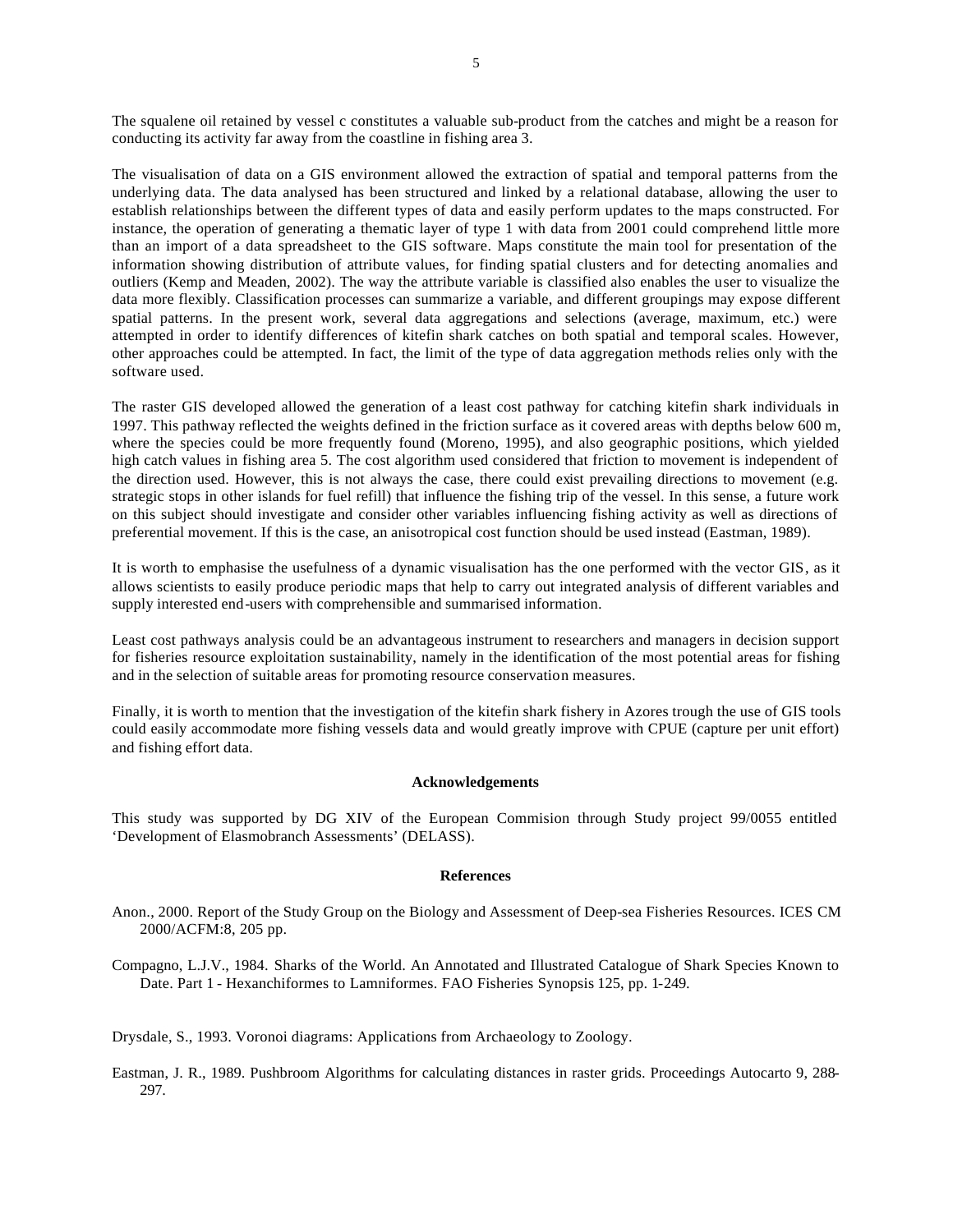- Eastman, J. R., 1995. IDRISI for Windows, User's guide Version 1.0. IDRISI production, Clark University.13 68- 73.
- Fortunati, L., G. Garofalo, and R. Demontis, 1998. TSDV: a GIS tool inspecting trawl survey data. 1998 ICES Annual Science Conference .Cascais (Portugal).
- Gordon, J. D. M., O. A. Bergstad, I. Figueiredo and G. Menezes, 2001. The Deep-water Fisheries of the ICES Area. Deep-sea fisheries symposium, NAFO SCR Doc. 01/92, 16 pp.
- Kemp, Z. and G. Meaden, 2002. Visualization for fisheries management from a spatiotemporal perspective. ICES Journal of Marine science 59:190-202.
- Megrey, B. A., S. Hinckley and E. L. Dobbins, 2002. Using scientific visualization tools to facilitate analysis of multi-dimensional data from a spatially explicit, biophysical, individual-based model of marine fish early life history. ICES Journal of Marine Science, 59: 203-125.
- Moreno, J. A., 1995. Guía de los tiburones de águas ibéricas, Atlántico Nororiental y Mediterráneo. Pirámide, 310 pp.
- Wright, D.J. 1998. Marine GIS in the Eastern Pacific. Nested Sampling Strategies and a Scientific Information Management Schema for Deepsea Environments. GIS PLANET 1998 Annual Conference Proceedings, Lisbon, Portugal, September 1998.
- Table 1. Annual descriptive statistics of the number of kitefin shark individuals caught by haul in two time periods: 1986 - 1989 and 1992-1998.

|                | 1986   | 1987   | 1988   | 1989   | 1992  | 1993  | 1994  | 1995  | 1996  | 1997  | 1998  |
|----------------|--------|--------|--------|--------|-------|-------|-------|-------|-------|-------|-------|
|                |        |        |        |        |       |       |       |       |       |       |       |
| Average        | 298.6  | 788.9  | 203.1  | 173.7  | 43.6  | 55.1  | 67.1  | 73.6  | 52.4  | 45.9  | 35.0  |
| Median         | 273    | 831    | 162.5  | 138    | 35    | 35.5  | 57    | 58.5  | 34.5  | 30    | 25    |
| Std. Deviation | 182.31 | 359.13 | 153.57 | 149.47 | 45.23 | 60.82 | 56.35 | 46.62 | 53.99 | 51.49 | 38.35 |
| Maximum        | 786    | 1687   | 672    | 810    | 191   | 384   | 332   | 182   | 279   | 352   | 120   |
| Minimum        | 18     | 230    |        |        |       |       |       | 8     | 2     |       |       |
| Ν              | 49     | 28     | 142    | 183    | 53    | 368   | 219   | 36    | 122   | 253   | 18    |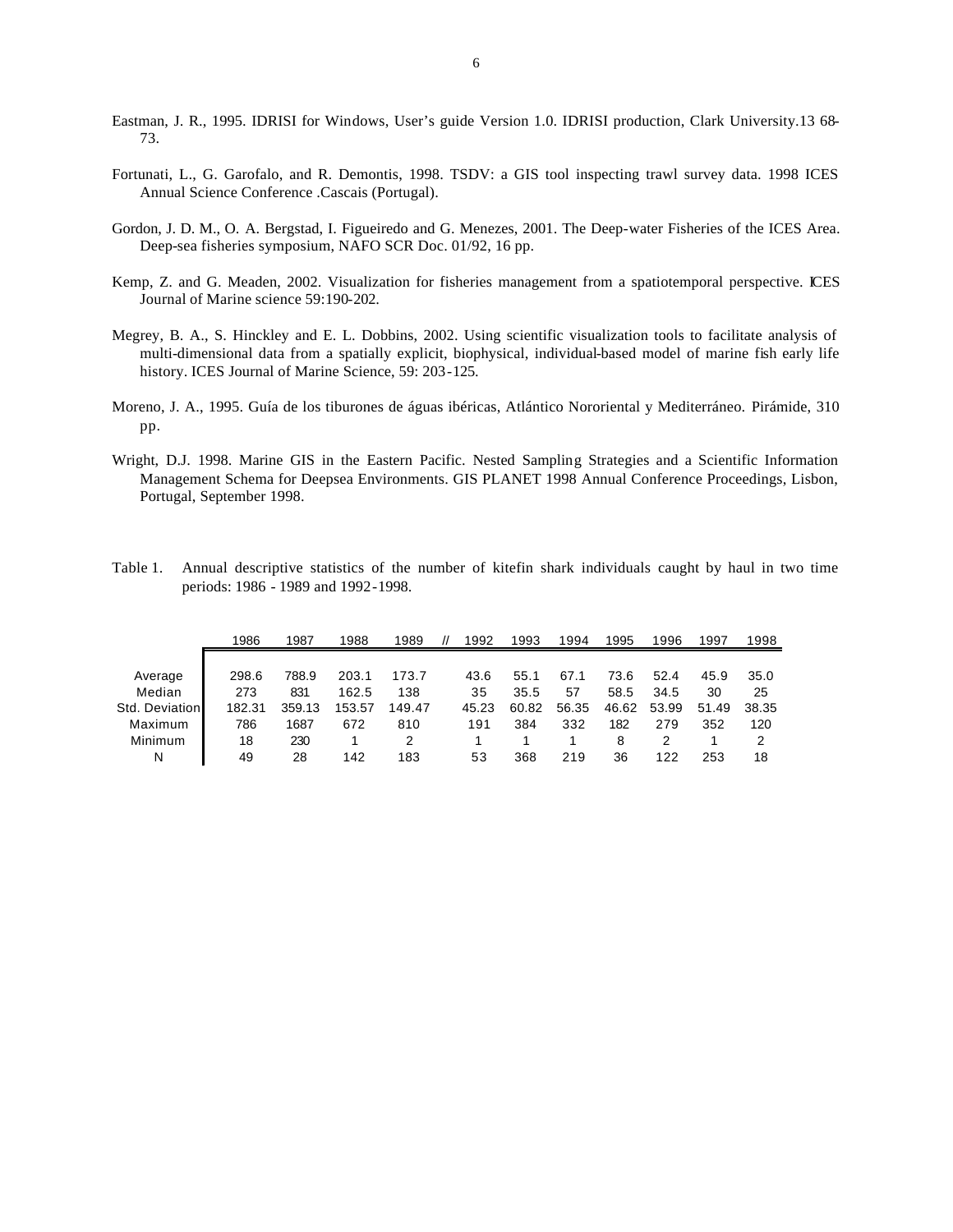|     | 1986                                 |  |  |  |  |  | 1987 1988 1989 // 1992 1993 1994 1995 1996 1997 |  |  | 1998 |
|-----|--------------------------------------|--|--|--|--|--|-------------------------------------------------|--|--|------|
| Jan |                                      |  |  |  |  |  |                                                 |  |  |      |
| Feb |                                      |  |  |  |  |  |                                                 |  |  |      |
| Mar |                                      |  |  |  |  |  |                                                 |  |  |      |
| Apr |                                      |  |  |  |  |  |                                                 |  |  |      |
| May |                                      |  |  |  |  |  |                                                 |  |  |      |
| Jun |                                      |  |  |  |  |  |                                                 |  |  |      |
| Jul |                                      |  |  |  |  |  |                                                 |  |  |      |
| Aug |                                      |  |  |  |  |  |                                                 |  |  |      |
| Sep |                                      |  |  |  |  |  |                                                 |  |  |      |
| Oct |                                      |  |  |  |  |  |                                                 |  |  |      |
| Nov |                                      |  |  |  |  |  |                                                 |  |  |      |
| Dec |                                      |  |  |  |  |  |                                                 |  |  |      |
|     | catches of kitefin shark individuals |  |  |  |  |  |                                                 |  |  |      |

Table 2. Months with catch occurrences of kitefin shark individuals from 1986 to 1989 and from 1992 to 1998.

Table 3. Annual descriptive statistics of the number of squalene oil barrels shark obtained by haul from 1992 to 1998.

|                | 1992  | 993 | 1994  | 1995  | 1996  | 1997  | 998   |
|----------------|-------|-----|-------|-------|-------|-------|-------|
|                |       |     |       |       |       |       |       |
| Average        | 4.9   | 5.0 | 7.5   | 8.4   | 6.7   | 5.6   | 5.2   |
| Median         | 3     | 3   | 6     | 9     | 4     |       | 4     |
| Std. Deviation | 5.741 | 6.6 | 6.516 | 5.028 | 6.729 | 5.823 | 5.801 |
| Maximum        | 28    | 48  | 36    | 23    | 35    | 41    | 21    |
| Minimum        | 0.5   | 0.5 | 0.5   |       |       | 0.5   | 0.5   |
| N              | 53    | 368 | 219   | 36    | 122   | 253   | 18    |

Table 4. Descriptive statistics of the number of kitefin shark individuals caught by haul in 1997 for fishing areas 3, 4 and 5.

|                | No. Ind. | Oil Barrels | No. Ind. | Oil Barrels | No. Ind. | Oil Barrels |  |
|----------------|----------|-------------|----------|-------------|----------|-------------|--|
| Average        | 42.3     | 6.Z         | 52.4     | 6.5         | 41.9     | 6.0         |  |
| Std. Deviation | 36.73    | 5.30        | 58.58    | 6.32        | 48.90    | 6.04        |  |
| Max            | 185      | 32          | 352      | 36          | 318      | 41          |  |
| Min            |          |             |          |             |          | 0.5         |  |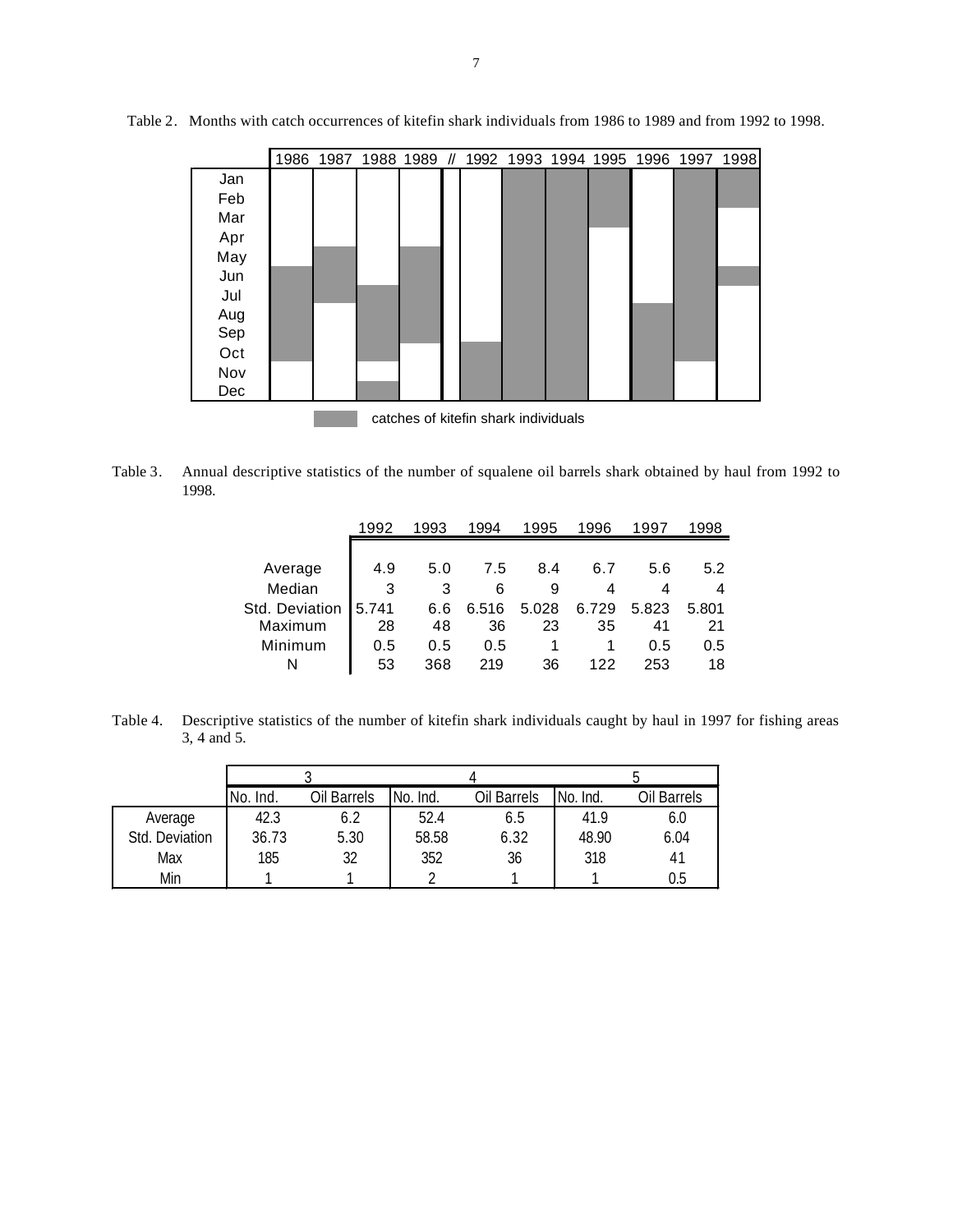

Fig. 1. Study area around Azores archipelago. Fishing areas, kitefin shark capture positions and the port of "Ponta Delgada" are represented.



Fig. 2. Schematic representation of the vector GIS database.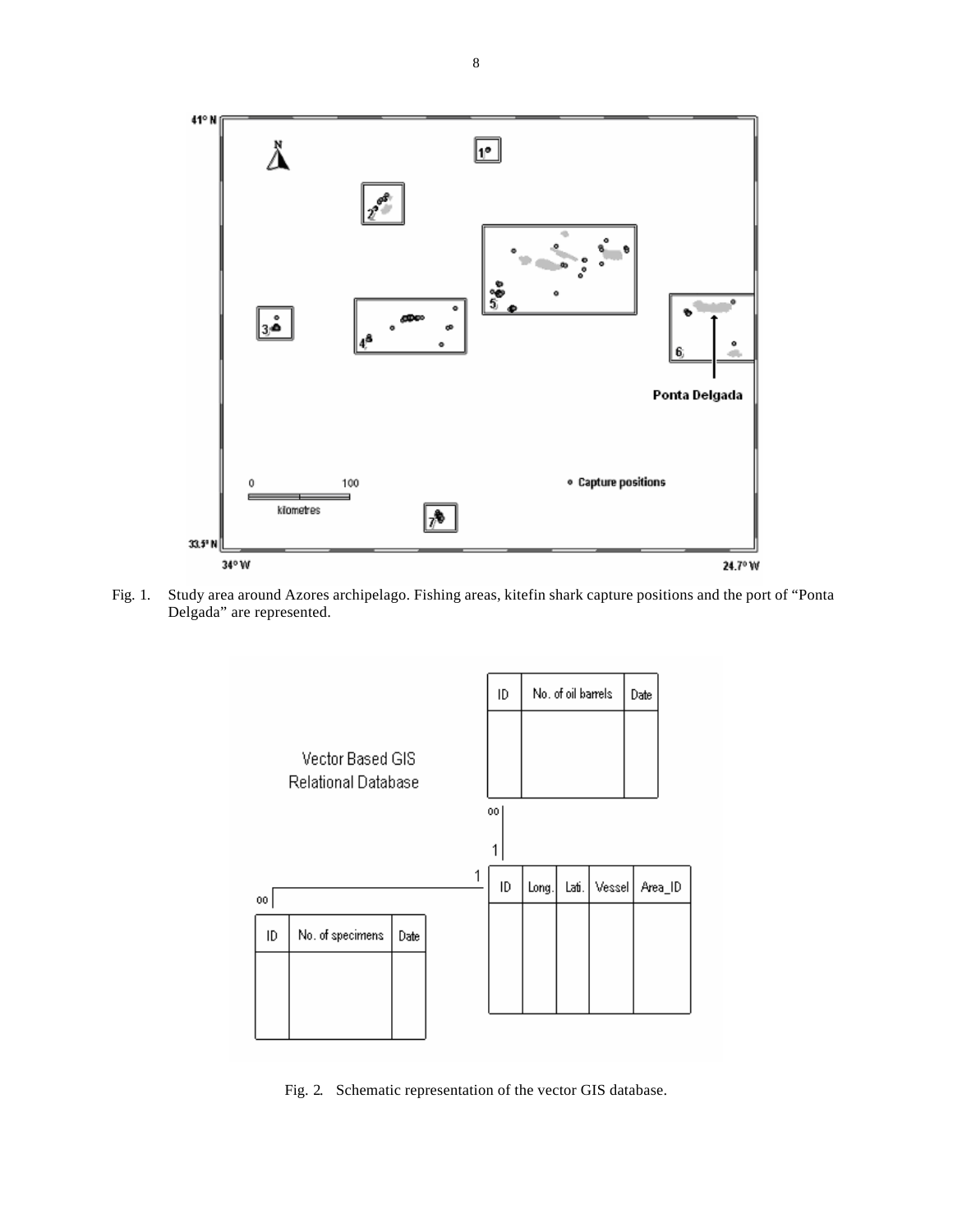

Fig. 3. Kitefin shark catches from each vessel in two time periods: 1986-1989 and 1992-1998.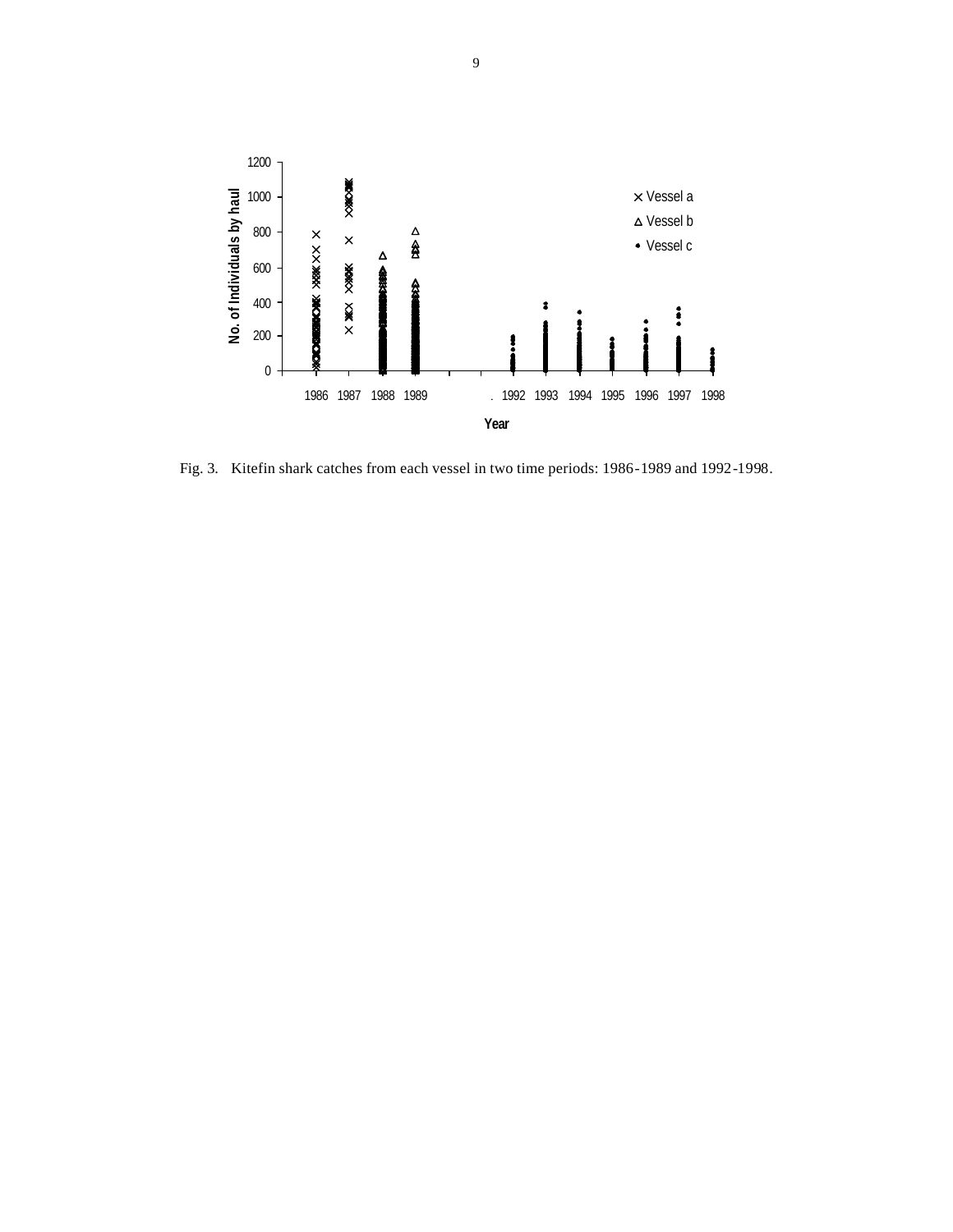

Fig. 4. Variation of the total number of kitefin shark individuals caught by month in each fishing area.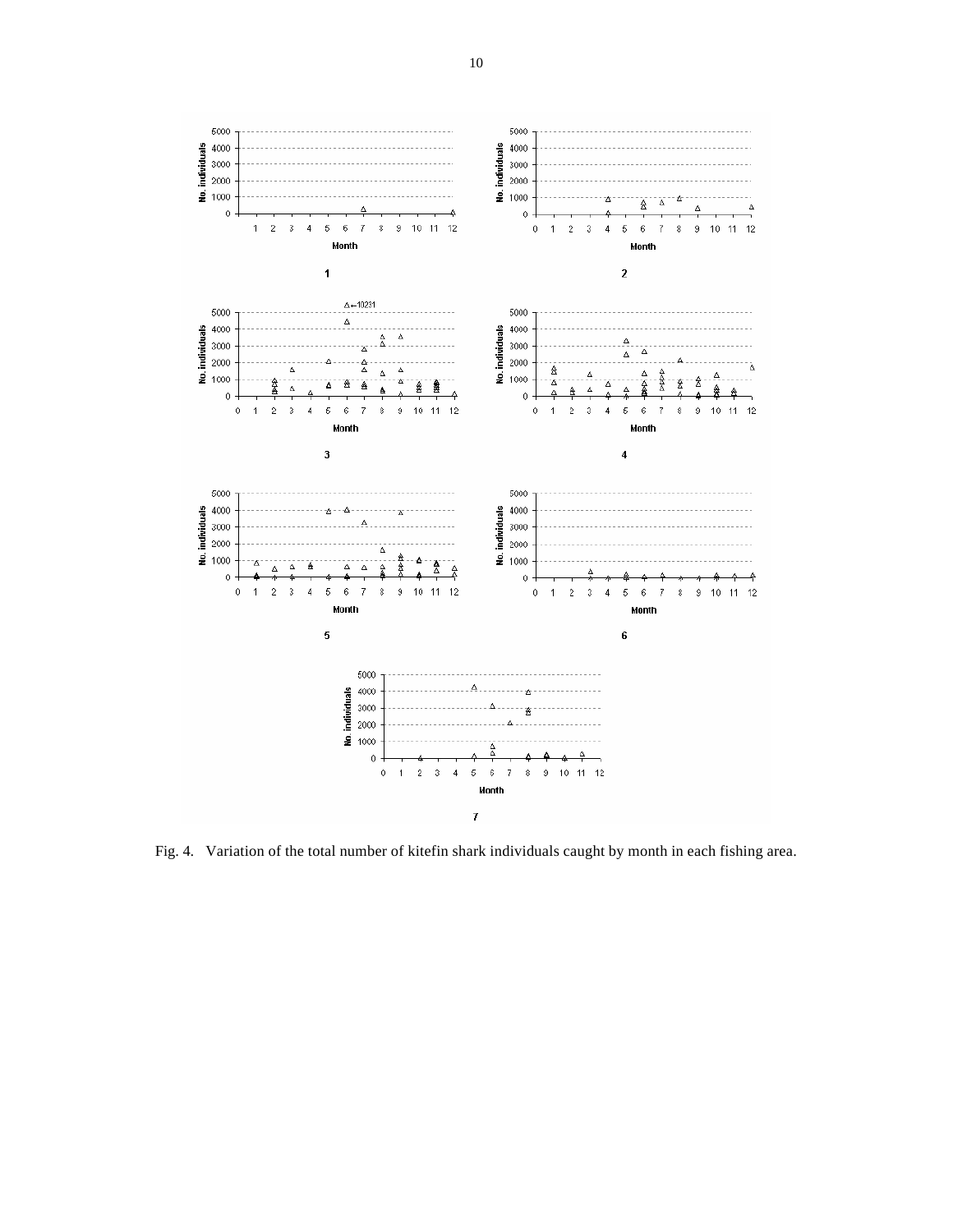















Avg. no. individuals

|                                    | 500 tn 1000<br>250 to 500<br>100 to 250<br>50 to 100 |    |  |  |  |  |  |
|------------------------------------|------------------------------------------------------|----|--|--|--|--|--|
|                                    | 1 to                                                 | 50 |  |  |  |  |  |
| No. of individuals<br>1.000<br>500 |                                                      |    |  |  |  |  |  |

Maximum Minimum  $\overline{\phantom{a}}$ 

Fig. 5a. Annual variation of the number of kitefin shark individuals caught by haul in two time periods: 1986

Depth (m)

200

500

1,000 2,500

4,500

- 1989 and 1992-1994.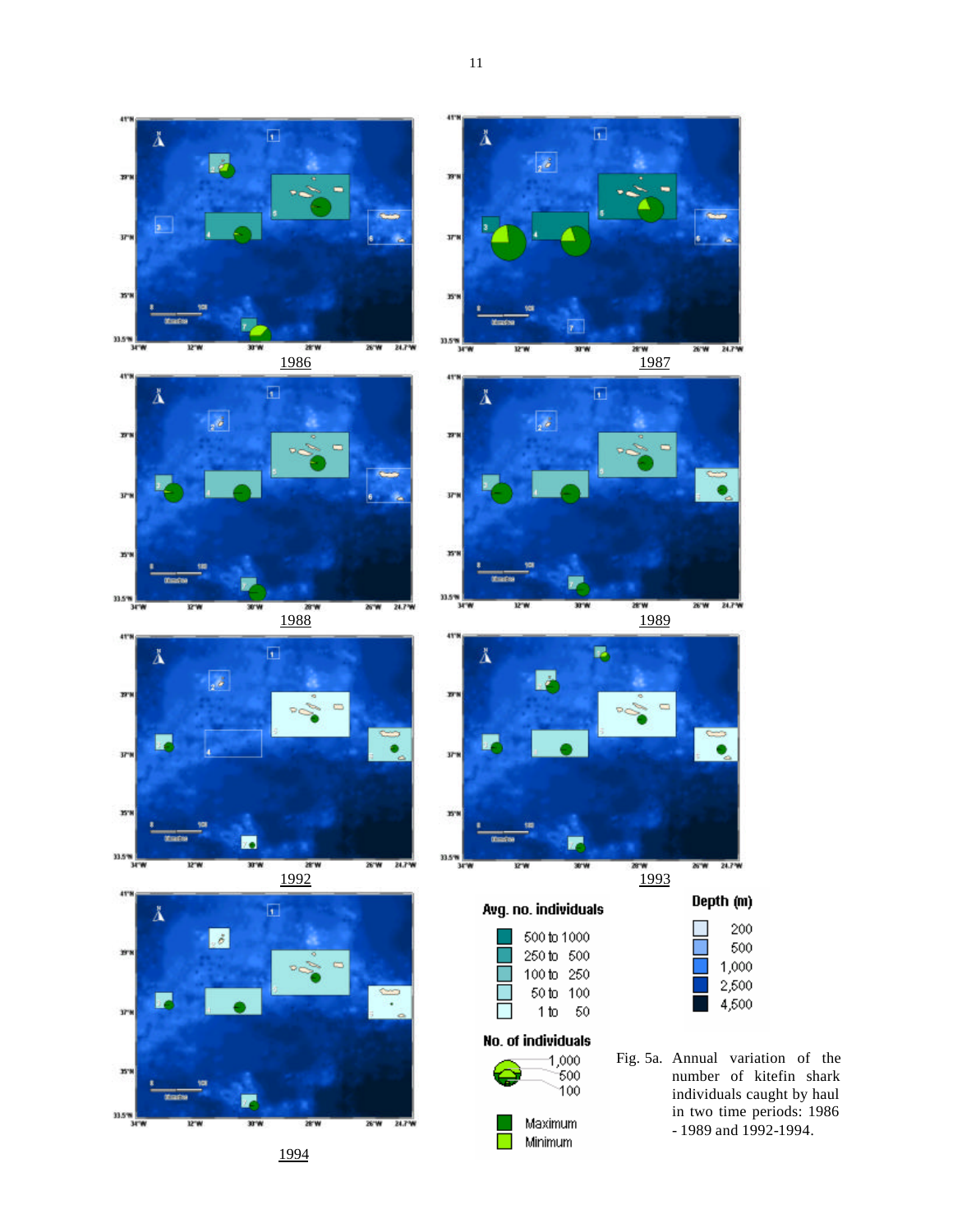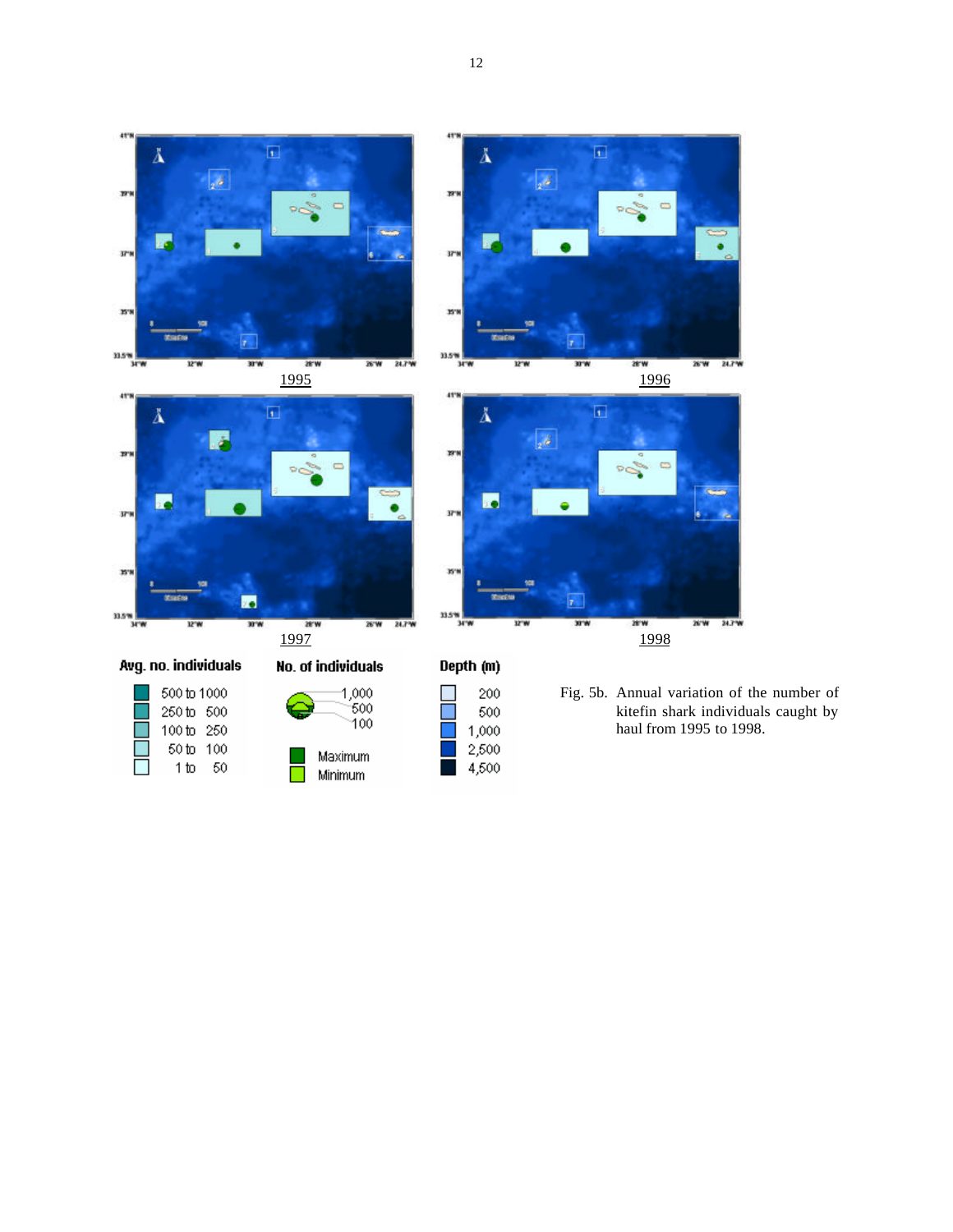

1997 - 1992

Fig. 6. Difference theme layers of the annual average number of kitefin shark individuals caught in three time periods 1988-1987, 1992-1989 and 1997-1992.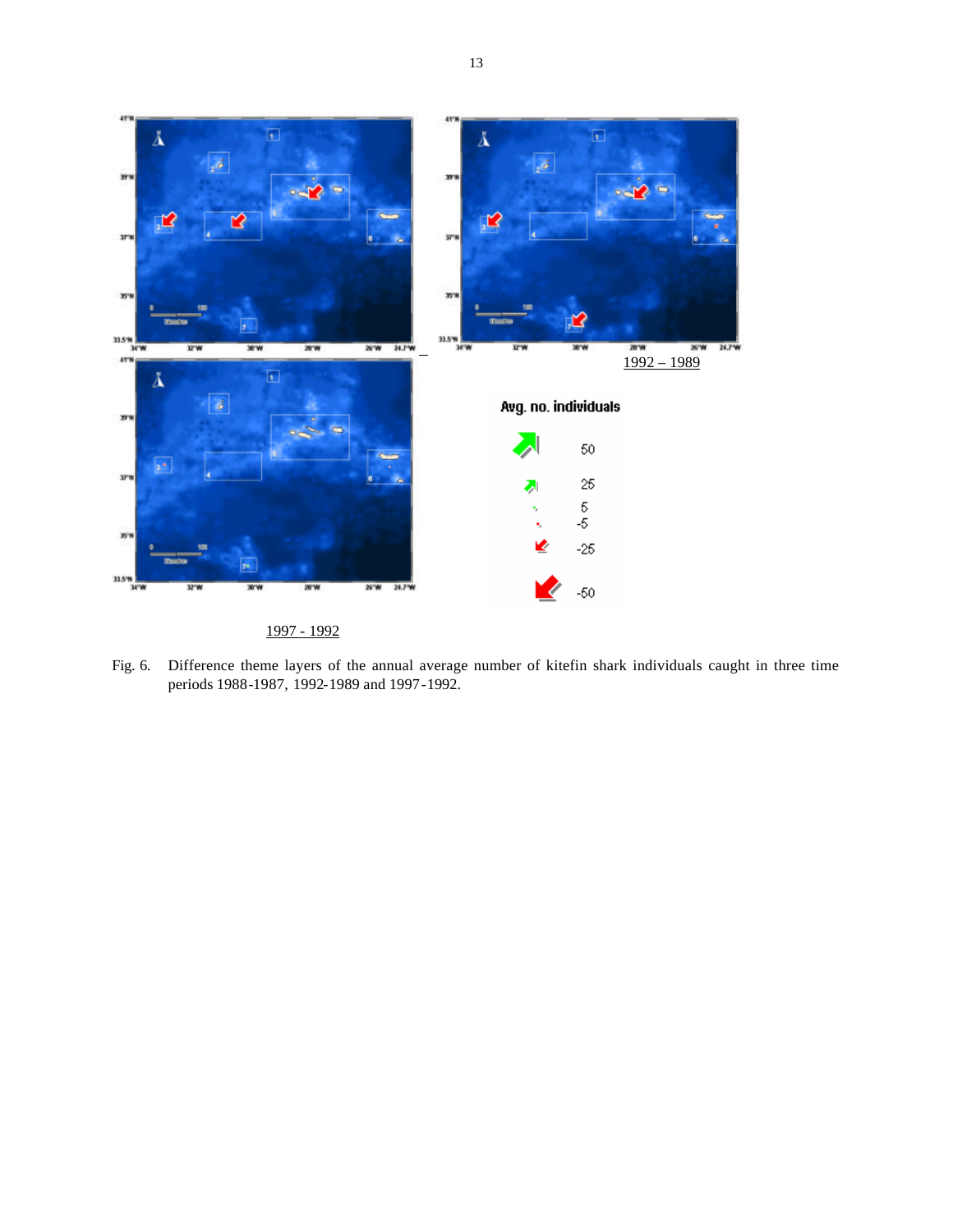















Max. no. oil barrels by haul



 $\vert \vert > 250$ 

 $\mathbb{R}^n$ 

 $100\,\mathrm{to}\,250$ 1 to 50



Depth (m)

200

Fig. 7. Annual variation of the maximum number of kitefin shark individuals and oil barrels by haul from 1992 to 1998**.**

1998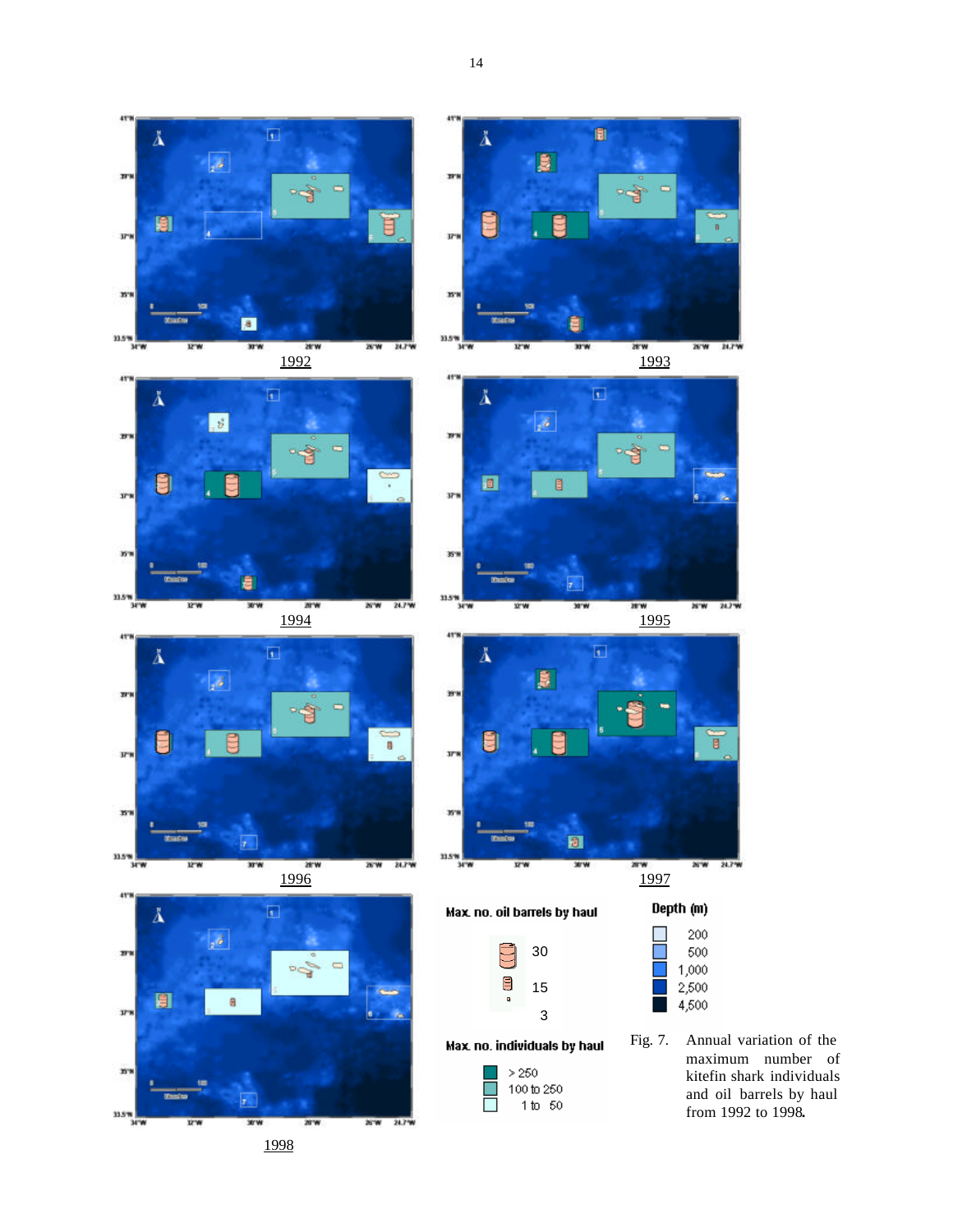

Fig. 8. Friction surface comprising different types of weighted data: bathymetry, land, number of individuals caught and oil barrels obtained. The scale represents pixel weight values.



Fig. 9. Cost surface representing the costs of movement between pixels.